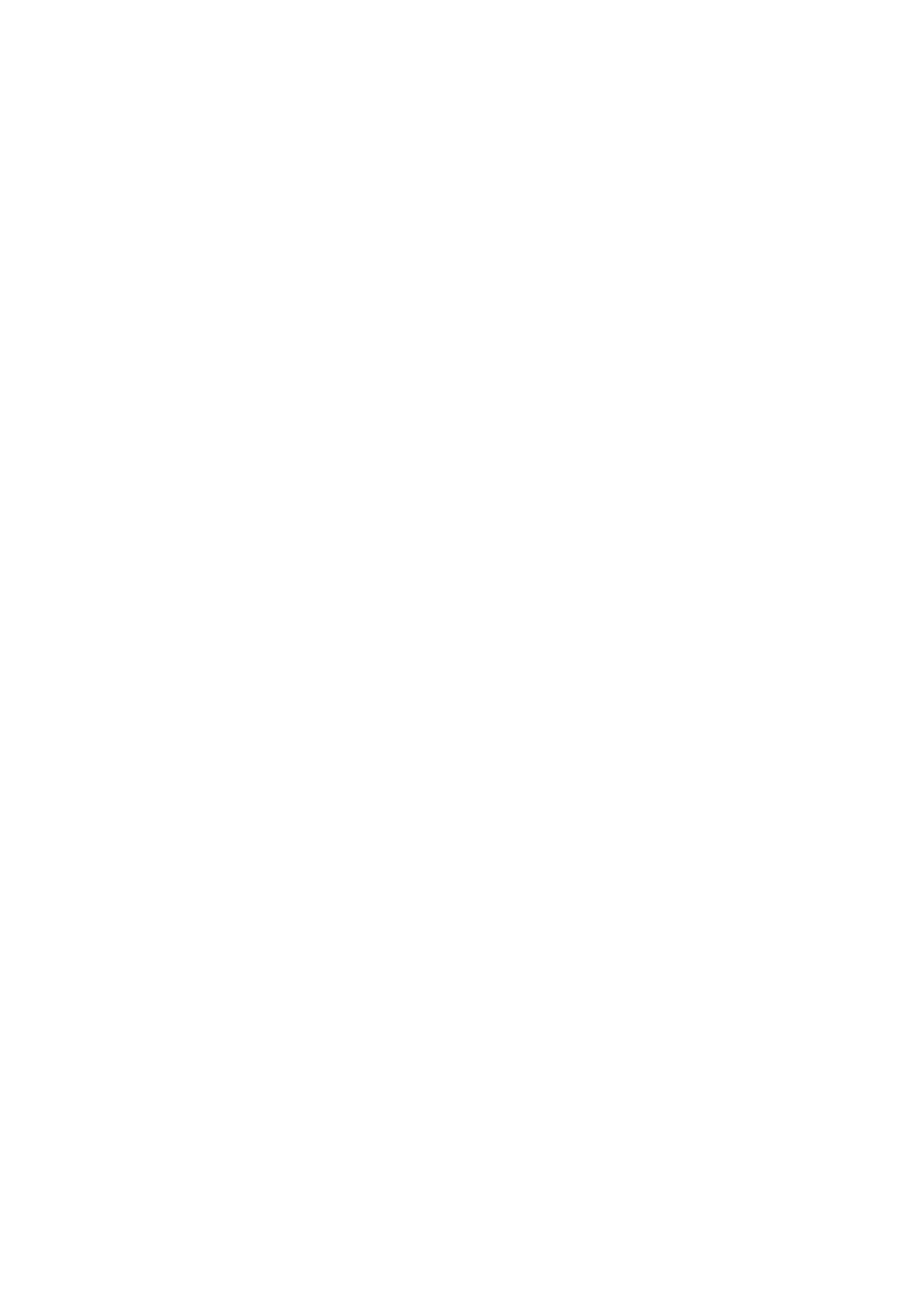### **In the case of Čeh v. Serbia,**

The European Court of Human Rights (Second Section), sitting as a Chamber composed of:

 Françoise Tulkens, *President,*  Antonella Mularoni, Ireneu Cabral Barreto, Vladimiro Zagrebelsky, Dragoljub Popović, András Sajó, Nona Tsotsoria, *judges,*  and Sally Dollé, *Section Registrar*,

Having decided to dispense with a hearing in the case and, instead, deliberated in private on 10 June 2008,

Delivers the following judgment, which was adopted on that date:

### PROCEDURE

1. The case originated in an application (no. 9906/04) against the State Union of Serbia and Montenegro, lodged with the Court, under Article 34 of the Convention for the Protection of Human Rights and Fundamental Freedoms ("the Convention"), by, at that time, a citizen of the State Union of Serbia and Montenegro, Ms Natalija Čeh ("the applicant"), on 30 January 2004.

2. As of 3 June 2006, following the Montenegrin declaration of independence, Serbia remained the sole respondent in the proceedings before the Court.

3. The Government of the State Union of Serbia and Montenegro and, subsequently, the Government of Serbia ("the Government") were represented by their Agent, Mr S. Carić.

4. On 10 November 2006 the Court decided to give notice of the application to the Government. Applying Article 29 § 3 of the Convention, it further decided to rule on the admissibility and merits of the application at the same time.

### THE FACTS

### I. THE CIRCUMSTANCES OF THE CASE

5. The applicant was born in 1949 and lives in Belgrade.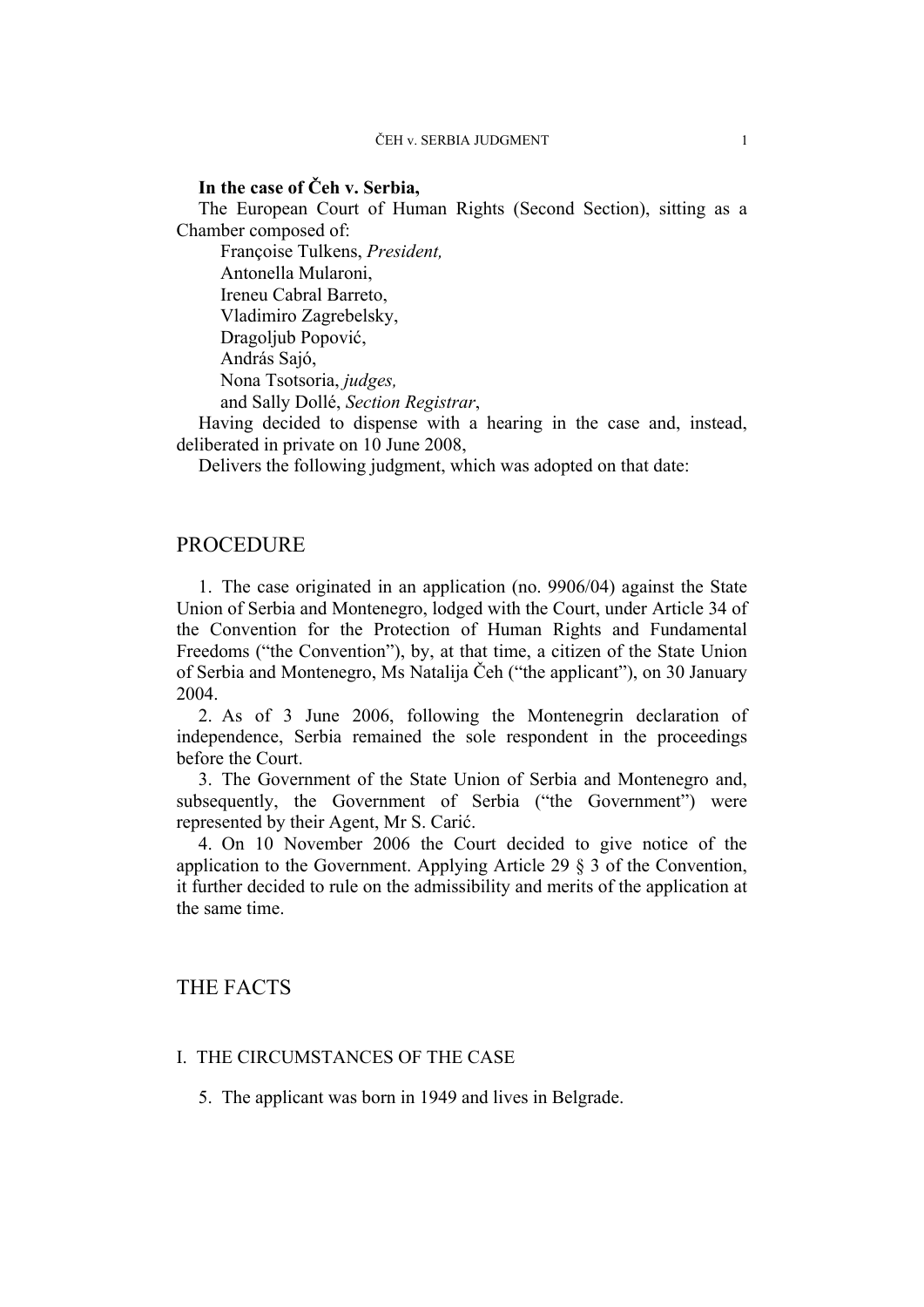6. The facts of the case, as submitted by the parties, may be summarised as follows.

7. On 16 October 1990 the owner of the flat in which the applicant lived filed a civil action with the First Municipal Court (*Prvi opštinski sud*) in Belgrade, seeking her eviction.

8. In his claim, the plaintiff maintained that the applicant had lost "the status of a protected tenant" (*nosilac stanarskog prava odnosno zakupac stana na neodređeno vreme*), as provided for under the relevant domestic legislation.

9. On 4 April 1994 the First Municipal Court ruled in favour of the applicant.

10. On 20 October 1994 the District Court (*Okružni sud*) in Belgrade quashed this judgment in view of the unlawful composition of the trial chamber at first instance and sent the case back for a retrial.

11. From 16 May 1995 to 28 February 2002, the First Municipal Court ruled in favour of the applicant on two separate occasions but each time its judgments were quashed on appeal by either the District Court or the Supreme Court (*Vrhovni sud*) and were remitted.

12. On 2 September 2002 the First Municipal Court ruled again in favour of the applicant.

13. On 29 April 2003 the District Court quashed this judgment on appeal. It noted, once more, the unlawful composition of the trial chamber at first instance and ordered a retrial before the Municipal Court.

14. On 29 January 2004 the applicant complained to the President of the First Municipal Court, stating that the presiding judge in her case, despite repeatedly ruling in her favour, kept committing procedural errors on the basis of which higher courts always had grounds to order a retrial.

15. On 16 March 2004 the President of the First Municipal Court accepted the applicant's request and assigned another judge to deal with her case.

16. From 20 April 2004 to 6 July 2006, the First Municipal Court scheduled another twelve hearings. Only three of those, on 15 September 2005, 11 May 2006 and 6 July 2006, were held as scheduled, while the others appear to have been adjourned on various grounds. In particular the hearings scheduled for: (i) 20 April 2004 and 6 April 2005 were adjourned because of the presiding judge's need for additional time in order to review the case file; (ii) 27 September 2004 because of the absence of the presiding judge; (iii) 24 November 2004, 28 November 2005 and 24 February 2006 because of several witnesses who had either not been served properly or had failed to appear in court; and (iv) 25 June 2004, 2 February 2005 and 26 May 2005 because of the need to obtain additional written evidence and/or hear additional witnesses.

17. The next hearing in the case was held on 5 September 2006.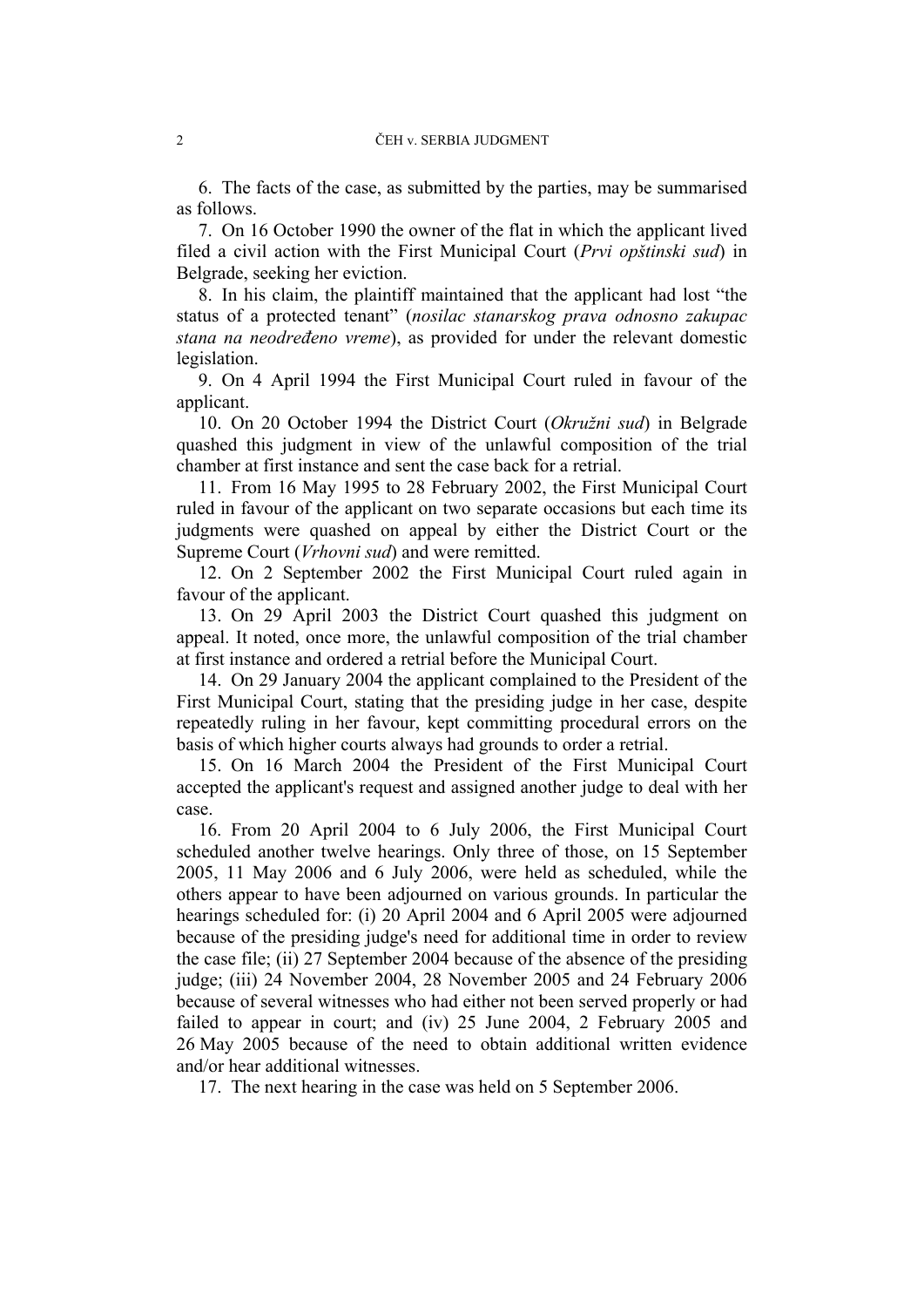18. On 11 September 2006 the First Municipal Court decided that the proceedings should not be joined with a related case filed by the applicant separately.

19. On 17 October 2006 the First Municipal Court ruled again in favour of the applicant. In so doing, it recognised the plaintiff as the owner of the flat in question, but, at the same time, held that the applicant, being a protected tenant, had a right to continue living therein.

20. On an unspecified date the applicant, as well as the plaintiff, appealed against this judgment. The applicant, in particular, maintained that she should have been recognised as the owner of the flat in question.

21. On 30 May 2007 the District Court rejected both appeals and upheld the judgment rendered at first instance.

22. On 9 July 2007 the plaintiff filed an appeal on points of law (*revizija*) with the Supreme Court.

23. On 16 August 2007 the applicant filed a request for the protection of legality (*zahtev za zaštitu zakonitosti*) with the same court.

24. The applicant has been living in the flat at issue throughout the proceedings.

### II. RELEVANT DOMESTIC LAW

### **A. Constitution of the Republic of Serbia 2006 (Ustav Republike Srbije; published in the Official Gazette of the Republic of Serbia – OG RS – no. 98/06)**

25. The relevant provisions of the Constitution read as follows:

### **Article 32 § 1**

"Everyone shall have the right to ... [a hearing before a] ... tribunal ... within a reasonable time ... [in the determination] ... of his [or her] rights and obligations ..."

### **Article 170**

"A constitutional appeal may be lodged against individual decisions or actions of State bodies or organisations exercising delegated public powers which violate or deny human or minority rights and freedoms guaranteed by the Constitution, if other legal remedies for their protection have already been exhausted or have not been prescribed."

#### **Article 172 §§ 1, 2 and 3**

"The Constitutional Court shall have fifteen judges who shall be elected or appointed for a period of nine years.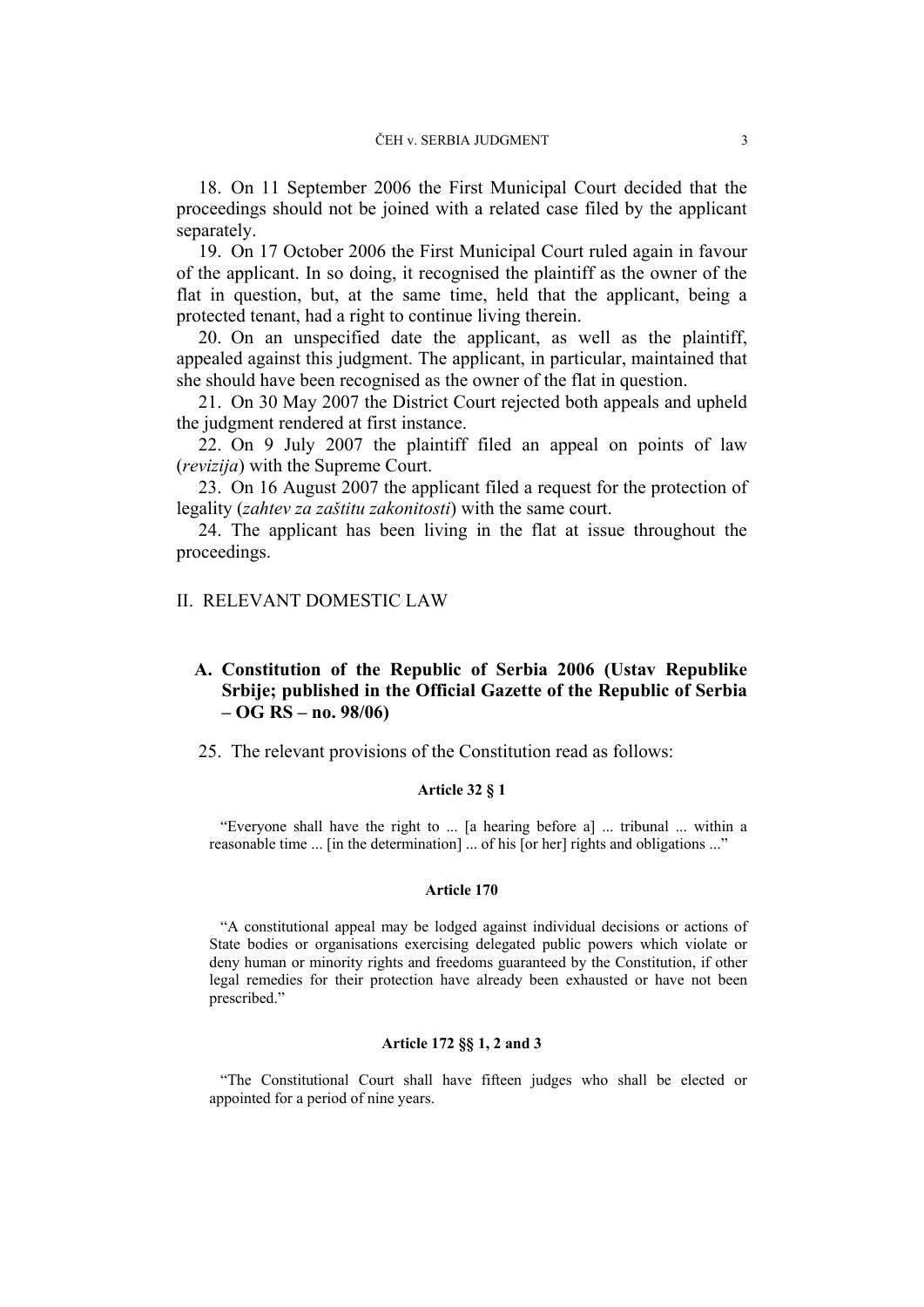Five judges of the Constitutional Court shall be elected by the National Assembly, another five shall be appointed by the President of the Republic, and another five shall be appointed at the general session of the Supreme Court of Cassation ...

The National Assembly shall elect five judges of the Constitutional Court from among ten candidates proposed by the President of the Republic, the President of the Republic shall appoint five judges of the Constitutional Court from among ten candidates proposed by the National Assembly, and the general session of the Supreme Court of Cassation shall appoint five judges from among ten candidates proposed at the general session by the High Judicial Council and the State Prosecutors' Council."

### **Article 175 § 1**

"The Constitutional Court shall adjudicate by the majority of votes cast by all judges of the Constitutional Court."

### **B. Constitutional Act on the Implementation of the Constitution of the Republic of Serbia (Ustavni zakon za sprovođenje Ustava Republike Srbije; published in OG RS no. 98/06)**

26. In accordance with Article 9 § 3 of this Act, the Constitutional Court shall be deemed constituted when two thirds of the total number of judges have been elected or appointed, which had been attained by 24 November 2007.

### **C. Constitutional Court Act (Zakon o Ustavnom sudu; published in OG RS no. 109/07)**

27. The relevant provision of this Act read as follows:

#### **Article 7 § 1**

"The decisions of the Constitutional Court shall be final, enforceable and binding."

#### **Article 10 § 1**

"The Constitutional Court shall have its Rules of Procedure ... which shall regulate, in greater detail, the organisation ... [and the functioning of the Constitutional Court] ... as well as the proceedings ... [before it] ..."

#### **Article 27 §§ 1 and 2**

" ... [T]he Constitutional Court shall have a Registry.

The organisation, the tasks, and the functioning of the Registry shall be regulated, in greater detail, by ... the Constitutional Court."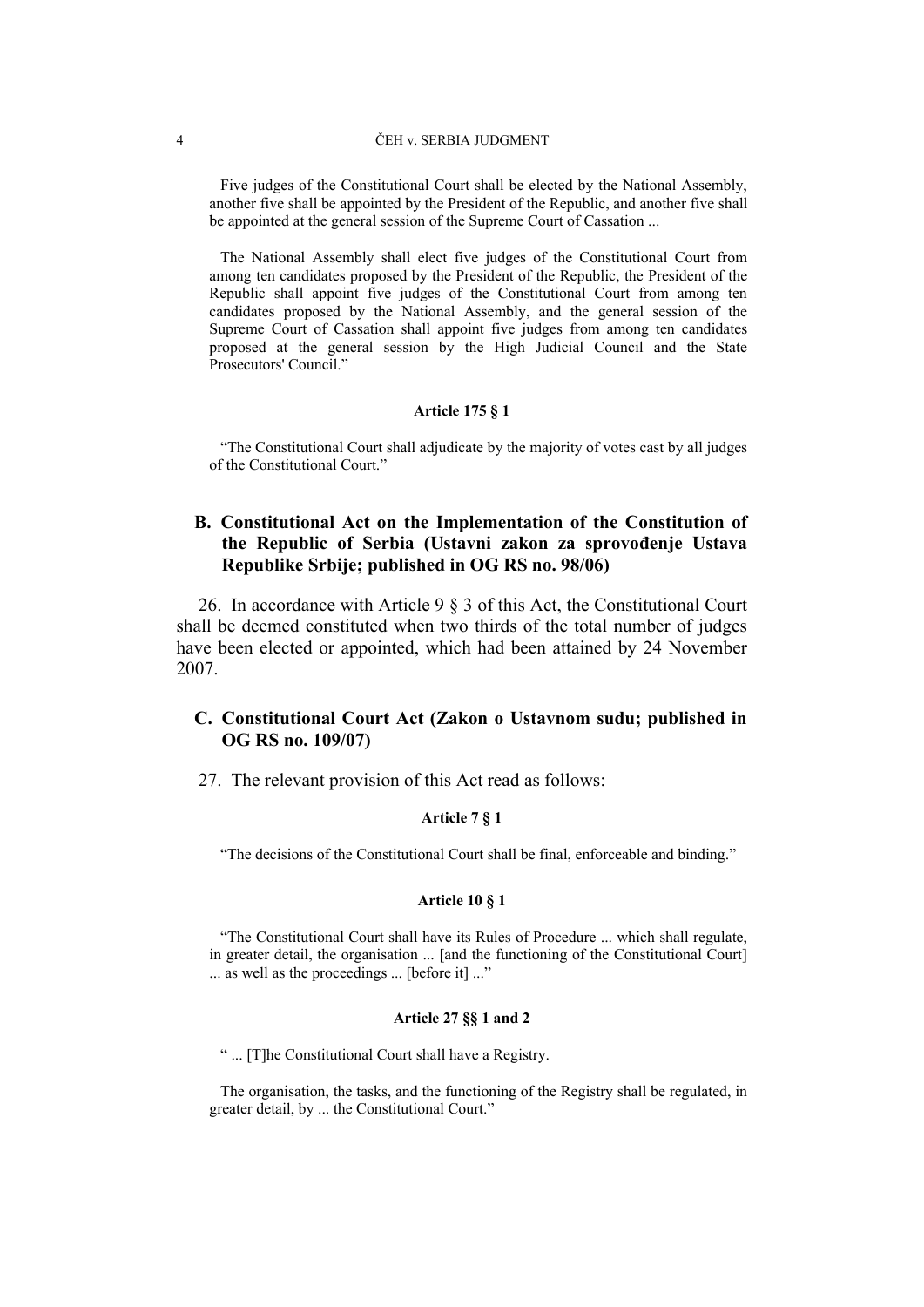#### ČEH v. SERBIA JUDGMENT 5

#### **Article 82 § 1 and 2**

"A constitutional appeal may be lodged against an individual decision or an action of a State body or an organisation exercising delegated public powers which violates or denies human or minority rights and freedoms guaranteed by the Constitution, if other legal remedies have already been exhausted or have not been prescribed or where the right to their judicial protection has been excluded by law.

A constitutional appeal may be lodged even if all available remedies have not been exhausted in the event of a breach of an applicant's right to a trial within a reasonable time."

#### **Article 83 § 1**

"A constitutional appeal may be lodged by any individual who believes that any of his or her human or minority rights or freedoms guaranteed by the Constitution has been violated or denied by an individual decision or an action of a State body or an organisation exercising delegated public powers."

#### **Article 84 § 1**

"A constitutional appeal may be lodged within thirty days of receipt of the individual decision or the date of commission of the actions ... [in question] ..."

#### **Article 89 § 2 and 3**

"When the Constitutional Court finds that an ... individual decision or action has violated or denied a human or minority right or a freedom guaranteed by the Constitution, it shall annul the ... decision in question or ban the continuation of such action or order the implementation of other specific measures as well as the removal of all adverse consequences within a specified period of time.

The decision of the Constitutional Court accepting a constitutional appeal shall constitute a legal basis for requesting compensation or the removal of other adverse consequences before a competent body, in accordance with the law."

#### **Article 90**

"... [An applicant who has obtained a Constitutional Court decision in his or her favour] .., may lodge a compensation claim with the Commission for Compensation in order to reach an agreement in respect of the amount ... [of compensation to be awarded] ...

If the Commission for Compensation does not rule favourably in respect of a compensation claim or fails to issue a decision within thirty days from the date of its submission, the applicant may file a civil claim for damages before the competent court. If only partial agreement has been achieved, a civil claim may be filed in respect of the remainder of the amount sought.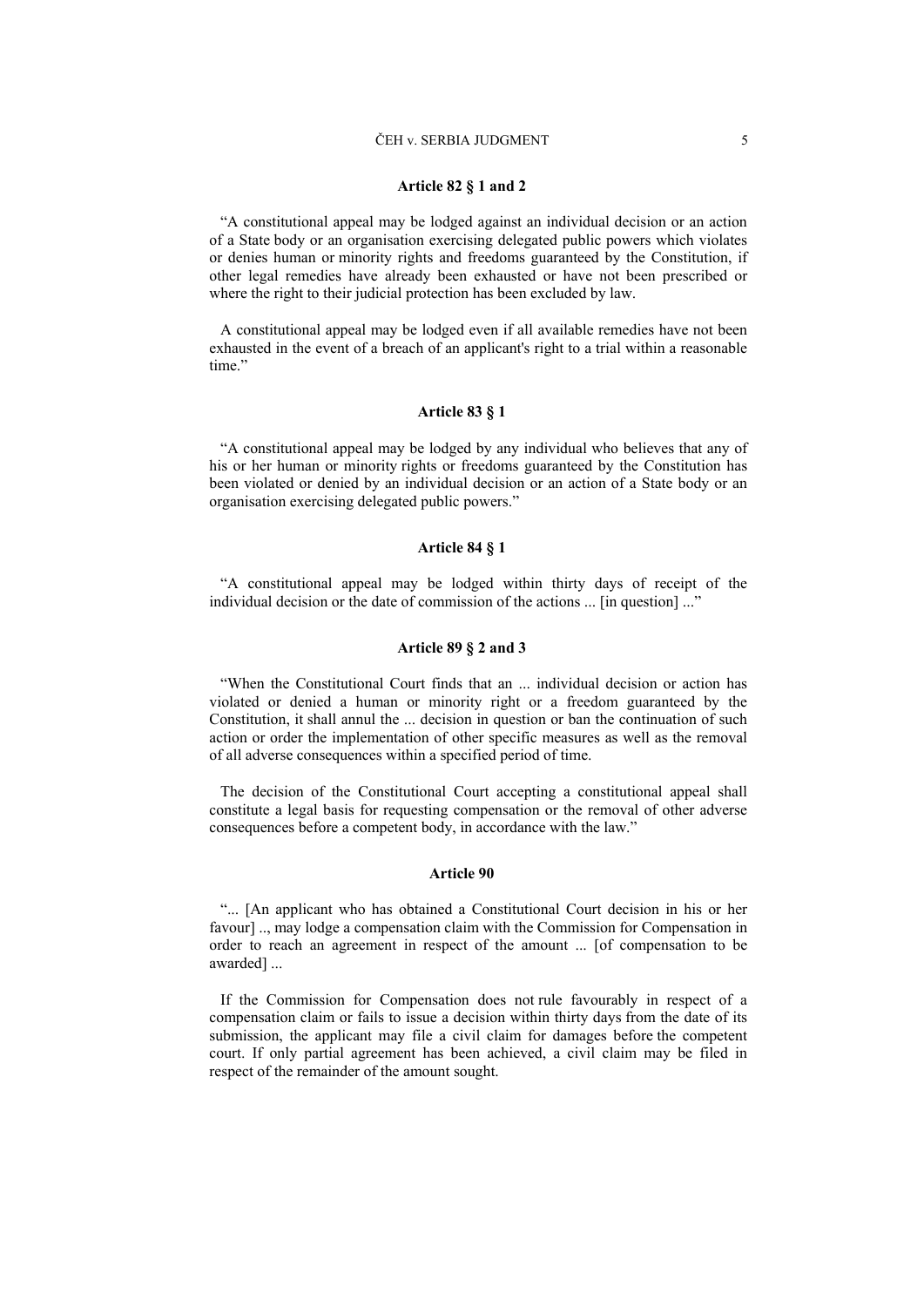#### 6 ČEH v. SERBIA JUDGMENT

The composition and operation of the Commission for Compensation shall be regulated by the Minister of Justice."

#### **Article 116**

"The Constitutional Court shall, within ninety days as of the date of entry into force of this Act, adopt its Rules of Procedure and ... [further regulate the organisation and functioning of its Registry] ..."

The Minister of Justice shall, within ninety days as of the date of entry into force of this Act ... [regulate the composition and the operation of the Commission for Compensation] ..."

### **D. Rules of Procedure adopted by the Constitutional Court (Poslovnik o radu Ustavnog suda; published in OG RS no. 24/08)**

28. Articles 72 and 73 provide additional details as regards the processing of the appeals lodged with the Constitutional Court.

### **E. Entry into force of the above legislation**

29. The new Constitution of the Republic of Serbia, as well as the Constitutional Act on its implementation, entered into force in November 2006.

30. The Constitutional Court Act entered into force in December 2007.

31. The Rules of Procedure of the Constitutional Court entered into force in March 2008.

### **F. Civil Procedure Act 2004 (Zakon o parničnom postupku; published in OG RS no. 125/04)**

32. Articles 181 and 182, taken together, provide, *inter alia*, that the court shall award compensation for the damage suffered by a party to an ongoing civil suit if such damage was caused by any procedural abuse (*zloupotreba procesnih ovlašćenja*) committed by other natural and/or legal persons involved in the proceedings.

### III. RELEVANT INTERNATIONAL JURISPRUDENCE

33. At page 34 of the judgment in the *Mavrommatis Palestine Concessions* case (*Greece v. UK, 1924, Series A – No. 2*), the Permanent Court of International Justice, *inter alia*, held as follows:

"... [I]t must also be considered whether the validity of the institution of proceedings can be disputed on the ground that the application was filed before Protocol XII had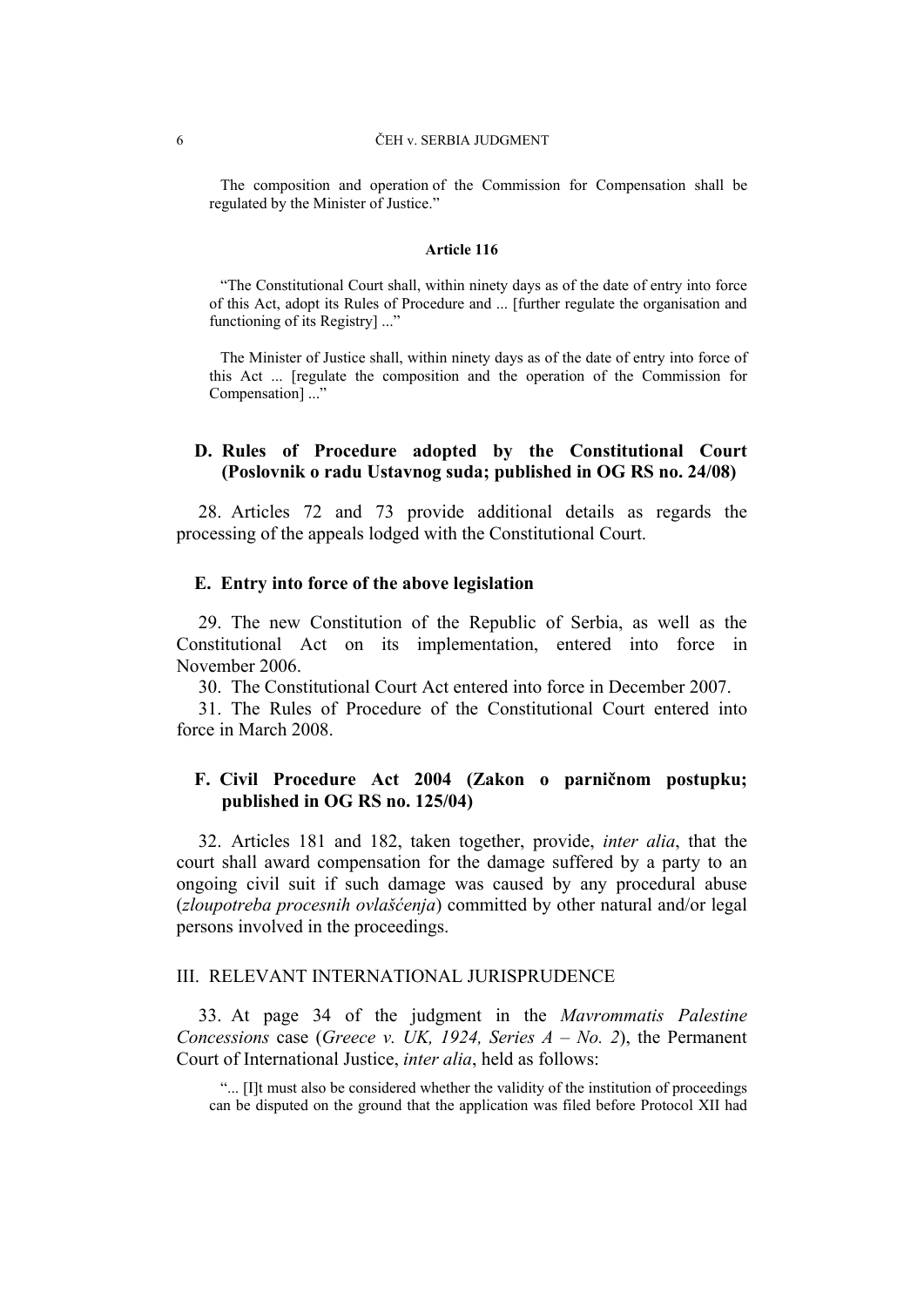become applicable. This is not the case. Even assuming that before that time the Court had no jurisdiction because the international obligation referred to in Article II was not yet effective, it would always have been possible for the applicant to re-submit his application in the same terms after the coming into force of the Treaty of Lausanne, and in that case, the argument in question could not have been advanced ... [In any event, even if] ... the application were premature because the Treaty of Lausanne had not yet been ratified, this circumstance would now be covered by the subsequent deposit of the necessary ratifications ..."

### THE LAW

### I. ALLEGED VIOLATION OF ARTICLE 6 § 1 OF THE CONVENTION

34. The applicant relied on Articles 1, 3, 6, 8, 13, 14 and 17 of the Convention. In substance, however, she complained about the length, as well as the overall fairness and impartiality, of the eviction proceedings in question.

35. The Court considers that these complaints fall to be examined under Article 6 § 1 of the Convention only, which, in its relevant part reads as follows:

"In the determination of his [or her] civil rights and obligations ... everyone is entitled to a ... hearing within a reasonable time by [a] ... tribunal ..."

### **A. As regards the length of the eviction proceedings**

### *1. Admissibility*

#### **(a) Compatibility** *ratione personae*

36. The Government noted that even though Serbia ratified the Convention on 3 March 2004 the applicant had lodged her application with the Court on 30 January 2004, more than a month earlier. The application as a whole was thus incompatible with the provisions of the Convention *ratione personae*.

37. The applicant disagreed.

38. The Court notes that the applicant's complaints made initially, that is before the respondent State's ratification of the Convention, were repeatedly reaffirmed thereafter and, further, that the impugned domestic proceedings are themselves still pending.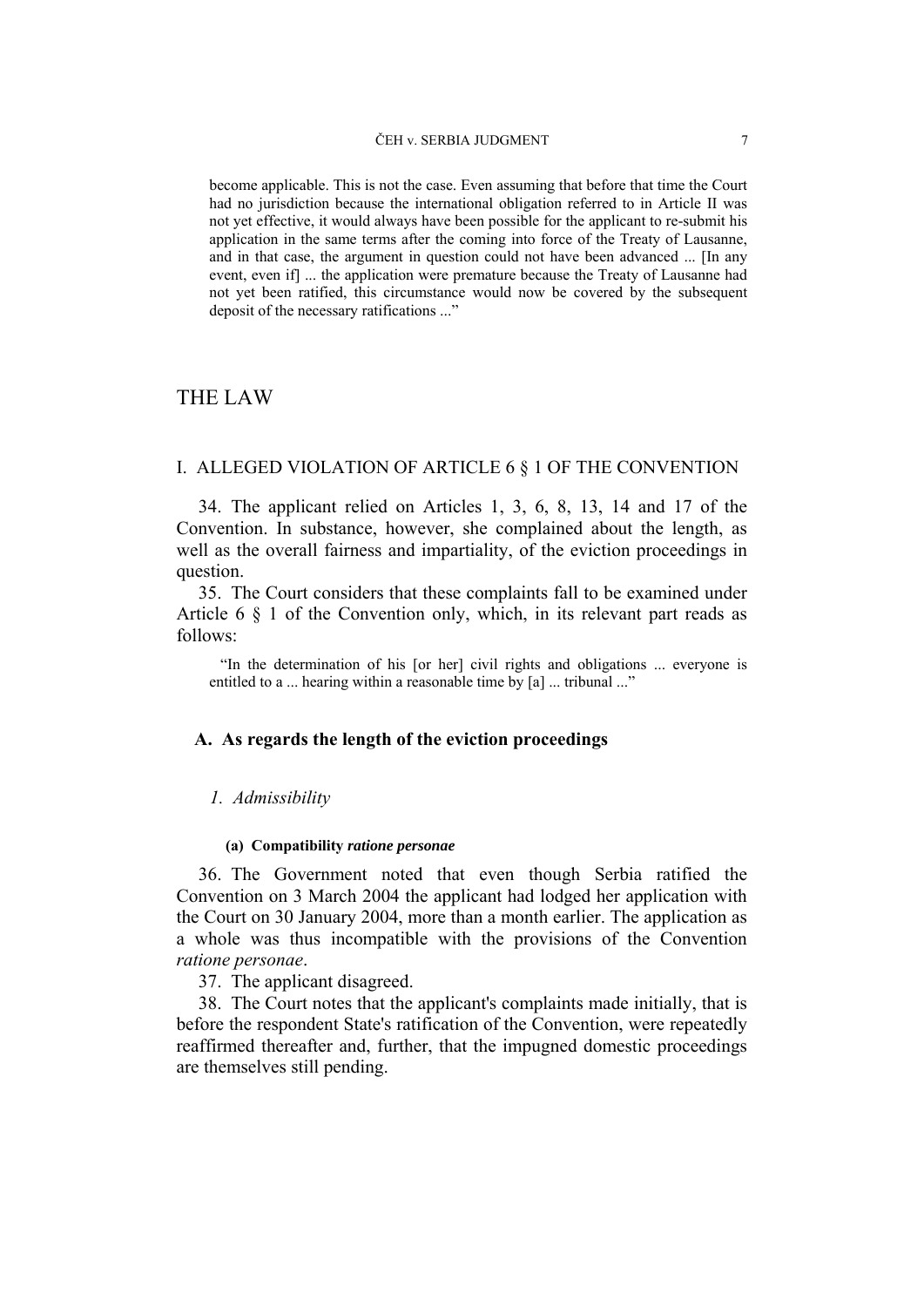39. The Government's objection must, therefore, be dismissed (see paragraph 33 above; see also, although in a somewhat different context, *Cenbauer v. Croatia*, no. 73786/01, ECHR 2006).

### **(b) Exhaustion of domestic remedies**

40. The Government maintained that the applicant had not exhausted all effective domestic remedies. In particular, she had failed: (i) to bring a separate civil suit under Articles 172 and 200 of the Obligations Act, Article 25 of the Constitution 1990, and Article 6 § 1 of the Convention; (ii) to lodge a criminal complaint under Articles 242, 243 and 245 of the Criminal Code 1977; (iii) to file a compensation claim under Article 182 of the Civil Procedure Act; and (iv) to lodge an appeal with the "new" Constitutional Court;

41. The applicant argued that none of the remedies referred to could be deemed effective.

42. As regards the Government's submissions under (i) and (ii), the Court recalls that it has already held that the remedies in question were ineffective within the meaning of Article  $35 \t S$  1 of the Convention (see *V.A.M. v. Serbia*, no. 39177/05, § 86, 13 March 2007). It sees no reason to depart from this finding in the present case.

43. Concerning the Government's submissions under (iii), the Court notes that Article 182 of the Civil Procedure Act relates to any procedural abuse committed by the parties themselves, or other natural or legal persons involved in the proceedings, rather than the domestic court's own conduct. Since the Government have failed to provide any evidence to the contrary, Article 182 must likewise be deemed ineffective.

44. Finally, as regards the Government's submissions under (iii), the Court reiterates that the issue of whether domestic remedies have been exhausted is normally determined by reference to the date when the application was lodged with the Court (see *Baumann v. France*, no. 33592/96, § 47, ECHR 2001-V (extracts)). In the present case, the application was filed on 30 January 2004. By 24 November 2007 two thirds of the Constitutional Court's new judges were elected or appointed (see paragraph 26 above). Accordingly, and irrespective of the said court's effectiveness within the meaning of Article 35 § 1, the applicant could not have been expected to file a constitutional appeal almost four years after the submission of her application to the Court. Therefore the Court concludes that in the present case and indeed as regards, at the very least, all applications lodged before 24 November 2007, there are no special circumstances which would justify a departure from the general rule of exhaustion of domestic remedies (see, *mutatis mutandis*, *Pikić v. Croatia*, no. 16552/02, §§ 30-33, 18 January 2005).

45. It follows that the Government's objection must be dismissed in its entirety.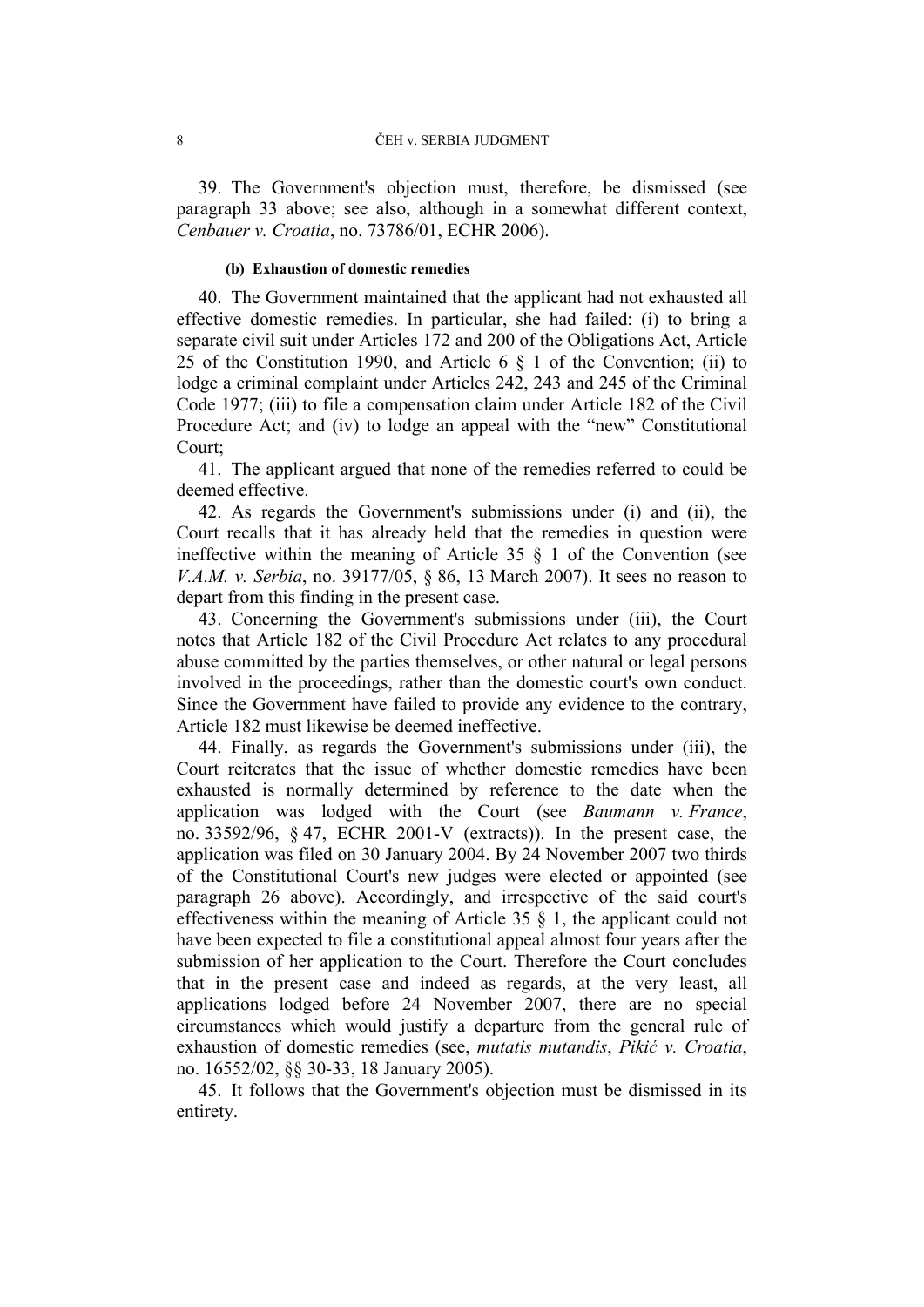#### **(c) Conclusion**

46. The Court considers that the applicant's complaint is not manifestly ill-founded within the meaning of Article 35 § 3 of the Convention and finds no other ground to declare it inadmissible. The complaint must therefore be declared admissible.

### *2. Merits*

### **(a) Arguments of the parties**

47. The Government noted, in the first place, that the proceedings in question have been within the Court's competence *ratione temporis* as of 3 March 2004 only.

48. Secondly, they pointed out that the domestic courts have been sufficiently active thereafter.

49. Thirdly, the Government maintained that the applicant had contributed to the delay complained of and observed, in this respect, that she had filed an appeal against the first instance judgment even though it had been rendered in her favour.

50. Fourthly, the Government maintained that the case was complex and that the applicant had attempted to make it even more complex by asserting her perceived property rights throughout the eviction proceedings, notwithstanding the fact that this was clearly a separate issue.

51. Lastly, the Government concluded that, for the above reasons, there has been no violation of the reasonable time requirement contained in Article 6 § 1 of the Convention.

52. The applicant reaffirmed her complaint.

### **(b) Relevant principles**

53. The Court reiterates that the reasonableness of the length of proceedings must be assessed in the light of the circumstances of the case and having regard to the criteria laid down in its case-law, in particular the complexity of the case, the conduct of the parties and of the relevant authorities, as well as the importance of what is at stake for the applicant (see, among other authorities, *Stevanović v. Serbia*, no. 26642/05, § 53, 9 October 2007).

54. It is further noted that even where the nature of the domestic case is not, as such, complex, a party to the proceedings may, through his or her own actions, render its examination complex (see, *mutatis mutandis*, *Stoidis v. Greece*, no. 46407/99, § 18, 17 May 2001).

55. Finally, the Court observes that the repeated re-examination of a single case following remittal may, in and of itself, disclose a serious deficiency in the respondent State's judicial system (see *Pavlyulynets v. Ukraine*, no. 70767/01, § 51, 6 September 2005).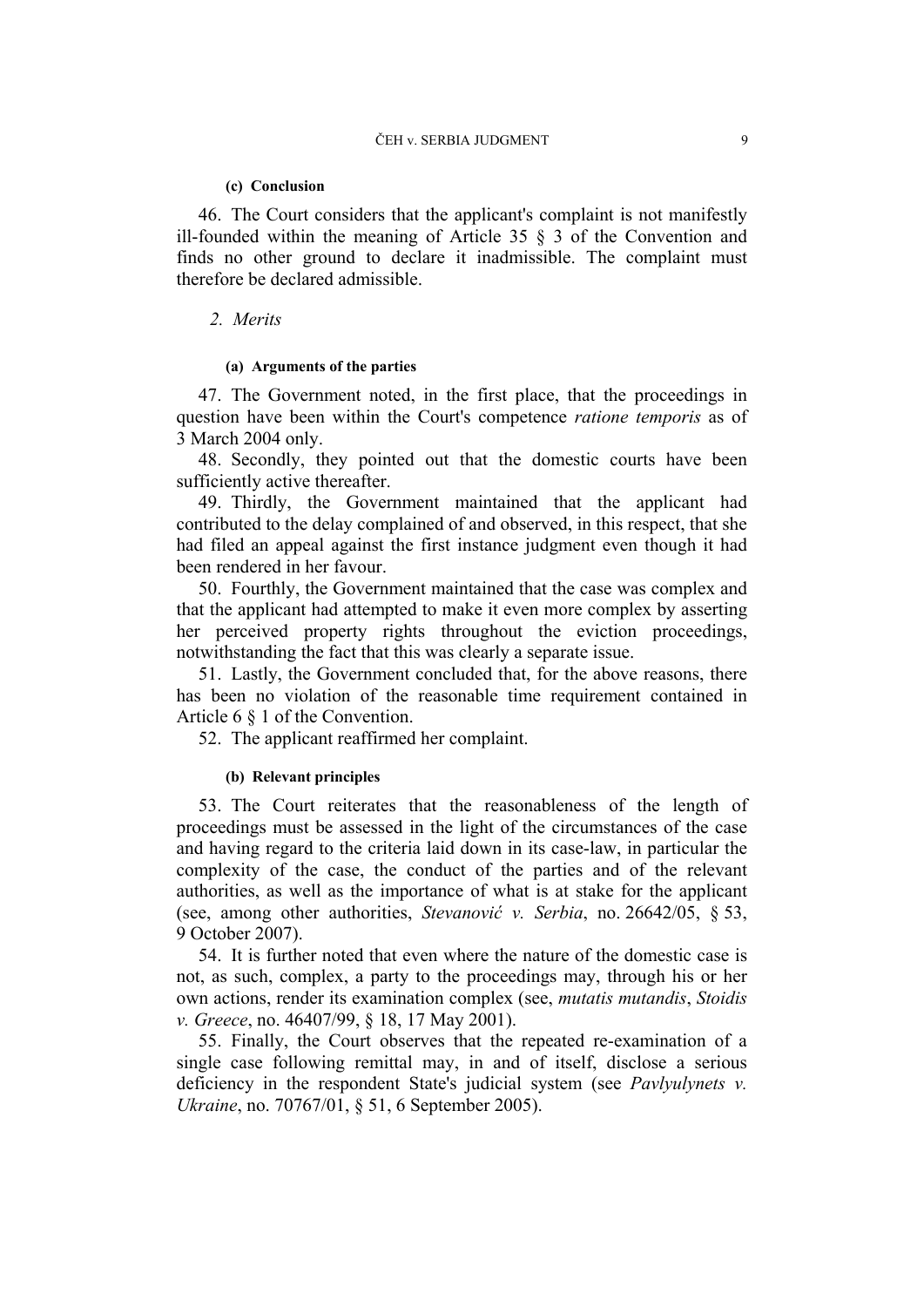#### **(c) The Court's assessment**

56. The Court observes that the proceedings in question are apparently still pending at third instance (paragraph 22 above). Since the respondent State ratified the Convention on 3 March 2004, they have thus been within the Court's competence *ratione temporis* for a period of more than four years and three months, as of the date of the adoption of the present judgment.

57. The Court also recalls that, in order to determine the reasonableness of the delay at issue, regard must be had to the state of the case on the date of ratification (see, *mutatis mutandis*, *Styranowski v. Poland*, judgment of 30 October 1998, *Reports of Judgments and Decisions* 1998-VIII) and notes that on 3 March 2004 it had already been pending for more than thirteen years.

58. In view of the criteria laid down in its jurisprudence and the relevant facts of the present case, including the applicant's conduct, the Court is of the opinion that the overall length of the proceedings complained of has failed to satisfy the reasonable time requirement.

There has, accordingly, been a violation of Article 6 § 1 of the Convention.

### **B. As regards the overall fairness of the eviction proceedings and the impartiality of the domestic courts**

59. Given that the proceedings at issue are apparently still pending, the Court finds that the applicant's complaints of unfairness and partiality are premature and, as such, inadmissible for non-exhaustion of domestic remedies, pursuant to Article 35 §§ 1 and 4 of the Convention.

### II. APPLICATION OF ARTICLE 41 OF THE CONVENTION

### 60. Article 41 of the Convention provides:

"If the Court finds that there has been a violation of the Convention or the Protocols thereto, and if the internal law of the High Contracting Party concerned allows only partial reparation to be made, the Court shall, if necessary, afford just satisfaction to the injured party."

#### **A. Damage**

61. The applicant claimed 49,000 euros (EUR) in respect of pecuniary damage and EUR 2,000,000 in respect of non-pecuniary damage.

62. The Government contested these claims.

63. The Court does not discern any causal link between the violation found and the pecuniary damage alleged; it therefore rejects this claim.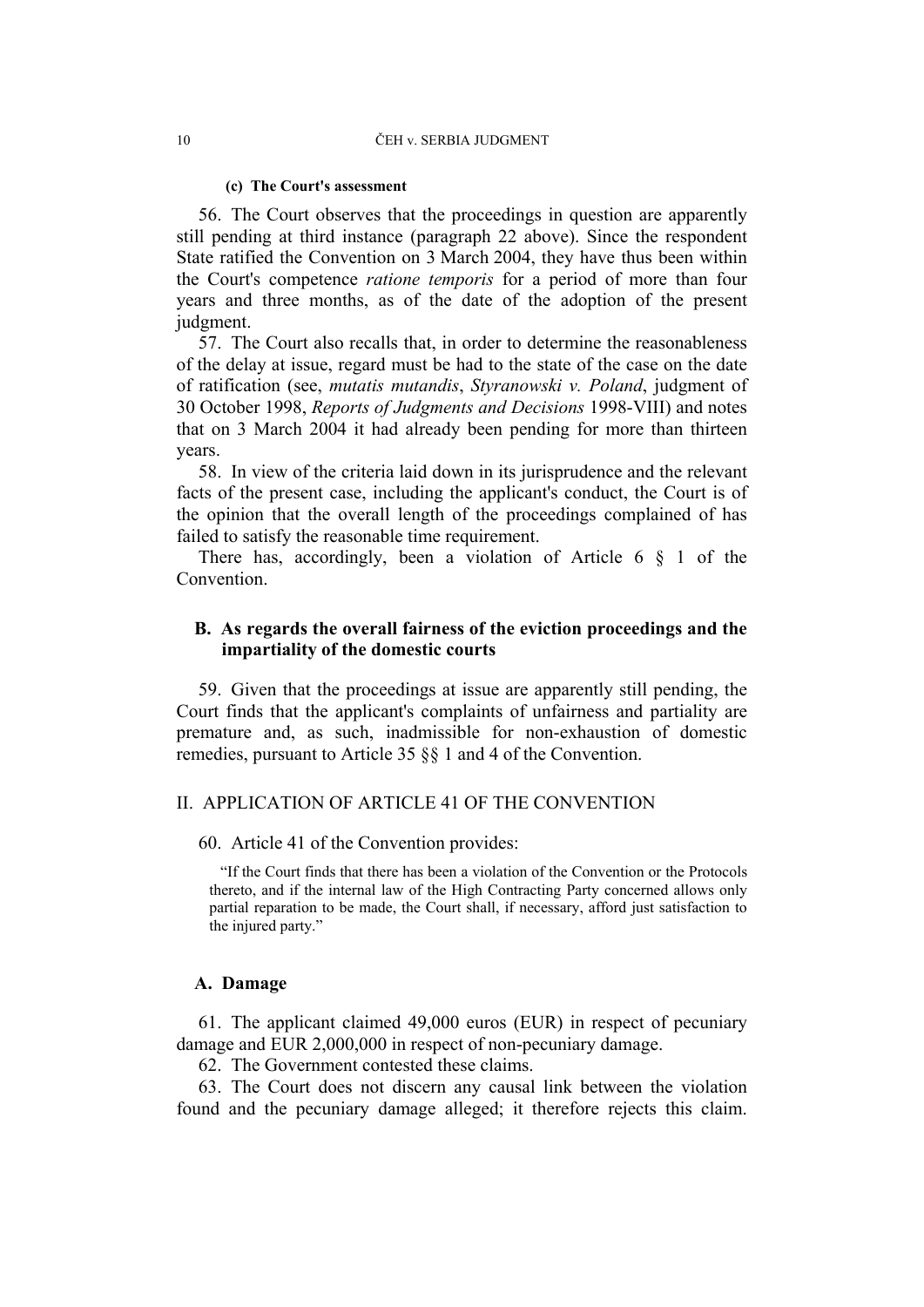However, deciding on an equitable basis, it awards the applicant EUR 2,400 as regards the non-pecuniary damage suffered.

### **B. Costs and expenses**

64. The applicant also claimed EUR 15,000 for the costs and expenses incurred before the domestic courts.

65. The Government contested the claim.

66. According to the Court's case-law, an applicant is entitled to the reimbursement of costs and expenses only in so far as it has been shown that these have been actually and necessarily incurred and were reasonable as to their quantum.

67. In the present case, regard being had to the information in its possession, the Court rejects the applicant's claim for the costs and expenses incurred domestically, given that the impugned proceedings would appear to be still pending and that the costs and expenses in question could thus yet be recovered therein.

### **C. Default interest**

68. The Court considers it appropriate that the default interest should be based on the marginal lending rate of the European Central Bank, to which should be added three percentage points.

### FOR THESE REASONS, THE COURT UNANIMOUSLY

- 1. *Declares* the complaint under Article 6 § 1 of the Convention, as regards the length of the eviction suit, admissible and the remainder of the application inadmissible;
- 2. *Holds* that there has been a violation of Article 6 § 1 of the Convention;
- 3. *Holds*

(a) that the respondent State is to pay the applicant, within three months from the date on which the judgment becomes final, in accordance with Article 44 § 2 of the Convention, EUR 2,400 (two thousand four hundred euros) in respect of the non-pecuniary damage suffered, plus any tax that may be chargeable, to be converted into the national currency of the respondent State at the rate applicable on the date of settlement;